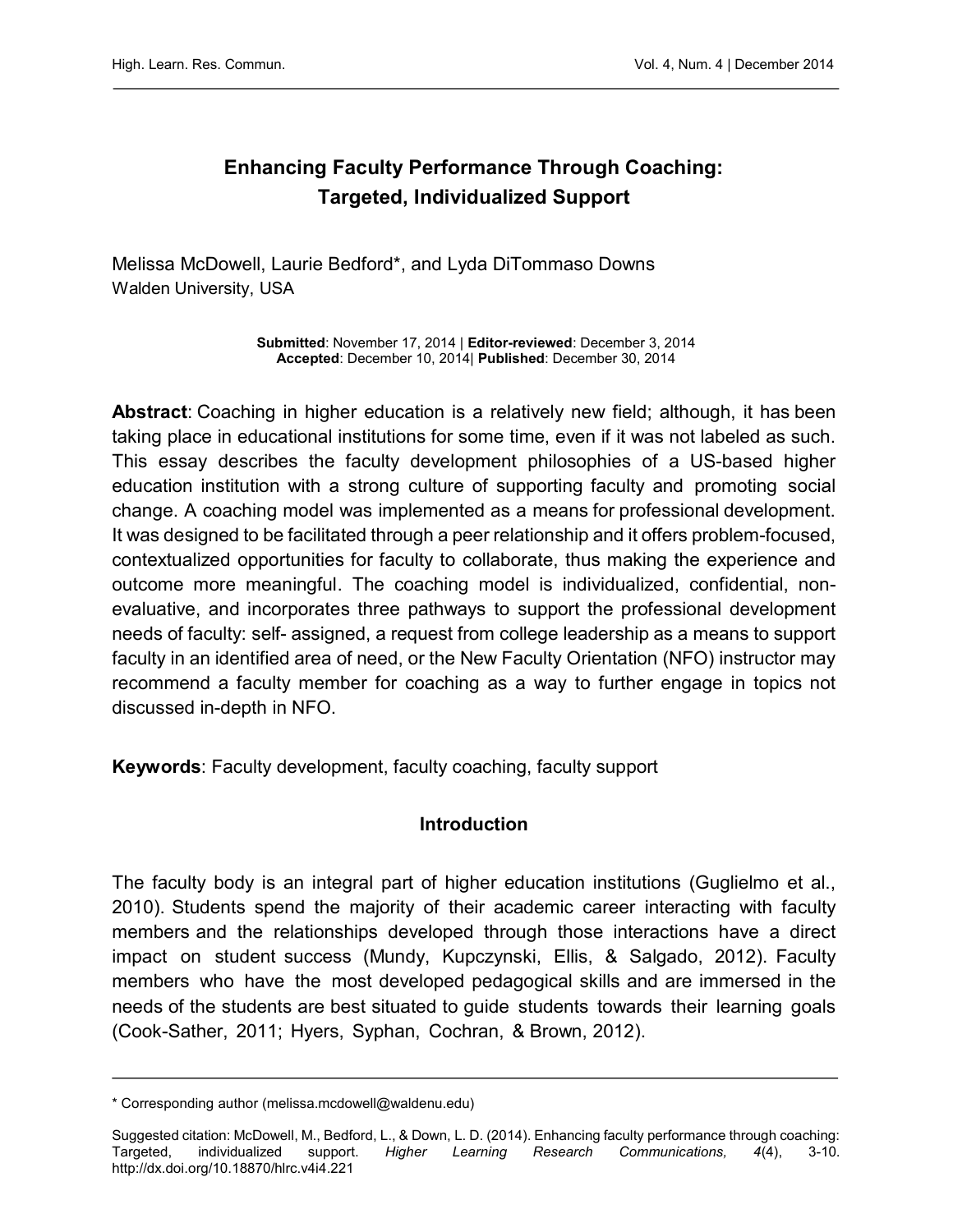Faculty teaching in the online environment are diverse in their perspective and approach (Cariaga-Lo, Worthy Dawkins, Enger, Schotter & Spence, 2010.). The resulting practices can range from highly effective to quite ineffective. Isolation and few opportunities to network may limit discourse and sharing of best practices that can organically occur in face-to-face settings (Bonura, Bissell, & Liljegren, 2012). Online organizations that understand this diversity in faculty preparedness and challenges in sharing ideas also understand their role in supporting faculty. To ensure that faculty are equipped with the most effective pedagogy and learning tools, ongoing faculty development is essential (Guglielmo et al., 2010; McKee & Tew, 2013). At the same time, according to Herman (2012), providing faculty training for online faculty remains a challenge for universities, especially as time and resources for competing activities become scarce (Huston & Weaver, 2008). Developing structured, standardized training to meet the needs of all faculty members may be an elusive task. Therefore, considering a range of faculty development opportunities that includes targeted, individualized support designed to meet the needs of diverse faculty members may be a viable solution for organizations committed to faculty success (Hyers et al., 2012).

## **Background**

Coaching is a relatively new process in professional development; however, coaching has deep theoretical roots that have been around for over a century and are observed in the works of Alfred Adler and Carl Jung. Coaching provides a collaborative, less intimidating approach to improving performance than other development options; effective coaching can guide faculty members from below average performance to above average performance. Not only does coaching provide a collaborative partnership, according to Passmore and Rehman (2012), coaching provides an enhanced relationship, thus encouraging the participants to learn information at a faster pace. Coaching allows individuals to identify their goals and have a voice in their own learning through reflection and feedback—practices which are all critical to change (McLeod & Steinert, 2009; Stover, Kissel, Haag, & Schoniker, 2011). An effective coaching relationship requires trust, confidentiality and that individuals make themselves vulnerable (Cox, 2012). It also provides for the opportunity for assistance without judgment (Koch, 2008).

There is very little research regarding faculty coaching at the university level (Denton & Hasbrouck, 2013). To date, much of the coaching literature focuses on work with elementary teachers in the area of literacy (for example, Stover et al., 2011). According to Brown (2013) and Chingos (2013), funding for education is at an all-time low in the United States. Therefore, coaching may be considered an optional luxury by a few who attest that it would take significant funding to bring schools up to simply an adequate level for operation (Boone, 2009). Still, more academic institutions are starting to consider faculty coaching an important element in professional development (Knight, 2012).

Coaching in some form has been occurring in many educational institutions but has not been until recently that it has been labeled as coaching (Denton & Hasbrouck, 2013). Previously, it was referred to using other titles such as instructional mentoring, faculty mentoring, or even instructional facilitating. Huston and Weaver (2008) suggested that a coaching model for faculty members in higher education includes opportunities for faculty members to self-identify issues,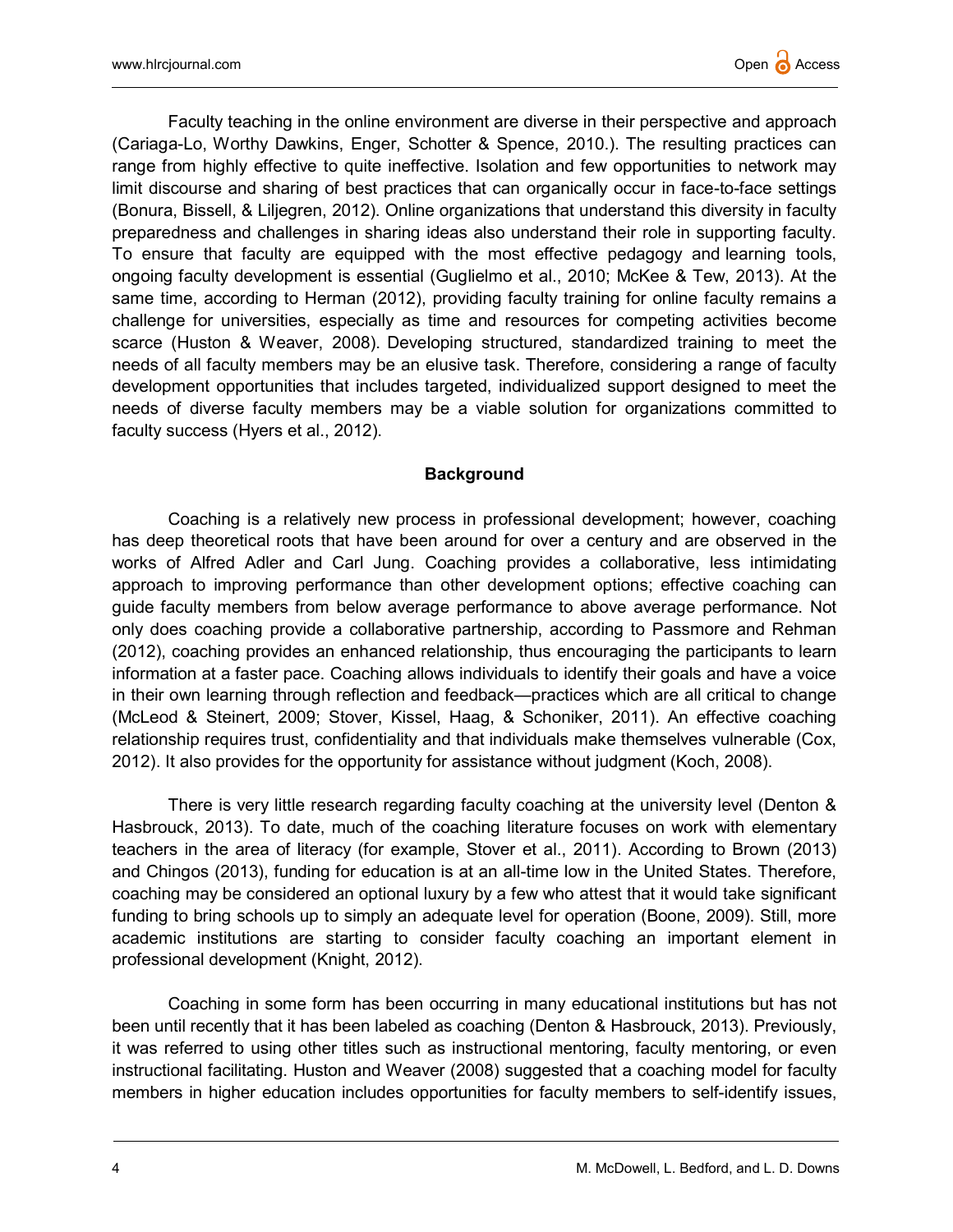review materials or practices in question, and have a conversation between the faculty member and coach to share concerns and potential solutions. These considerations are also embedded in a framework offered by Koch (2008) that includes assessment, challenge, support, and empowerment.

Through their research in applied behavioral science, Payne and Dozier (2013) suggested that when there is positive reinforcement, the outcomes tend to be more constructive than when negative reinforcement methods are used. Therefore, coaching, like any other professional development activity, should be considered a positive, proactive activity for faculty members to enhance current skills and develop new approaches. Conversely, coaching should never be used as a punitive activity designed to monitor faculty members who have been identified as low performing.

Coaching is oftentimes viewed as being a process to induct new faculty members into the organization. However, coaching can be used as a professional development activity for all faculty members, including mid-career and senior faculty members who need more specialized developmental opportunities (Huston & Weaver, 2008). Since coaching is personalized, facilitated learning (Koch, 2008), it can be an innovative alternative to a one-size-fits-all approach to professional development (Stover et al., 2011). The benefits of a coaching program include increased morale, high-quality collaborations, and an emphasis on proven pedagogical practices (Huston & Weaver, 2008).

Coaching should not be confused with counseling because the training, approach, and outcomes are not the same. Coaching does not include working with individuals on mental health issues; in the context of faculty coaching it is strictly directed at pedagogical skills in the classroom. The one similarity coaching does have with counseling is confidentiality. Typically, when individuals engage in the coaching process the items disclosed remain confidential. If coaching results must be disclosed to a third party, Greenfield and Hengen (2004) recommended stating the specific parameters surrounding confidentiality at the onset of the coaching relationship to avoid misunderstanding.

Similarly, mentoring and coaching are sometimes used interchangeably. However, they are quite different professional development processes. Coaching involves reflection, discussion and follow-up that reflects learning outcomes with a focus on students (Stover et al., 2011). Conversely, mentors enter into ongoing relationships that extend beyond the individual experience (Stowers & Barker, 2010). Therefore, coaching provides focused faculty members support and just-in-time resolution to pedagogical issues in the classroom.

## Walden University's Faculty Development Philosophies

Walden University has a strong culture of supporting faculty and promoting social change. In 2013, Walden also embraced the philosophy of creating a healthy organization, a practice proposed by Lencioni (2012) in his book, The Advantage. Lencioni proposed that a healthy organization encompasses the four disciplines model and states them as: (a) build a cohesive leadership team, (b) create clarity, (c) over communicate clarity, and (d), reinforce clarity (p. 15- 16). A healthy organization at Walden University consists of faculty members who are engaged and active in the classroom, creating a substantial experience for their students and colleagues. In order to be completely healthy, according to Lencioni, individuals need to be in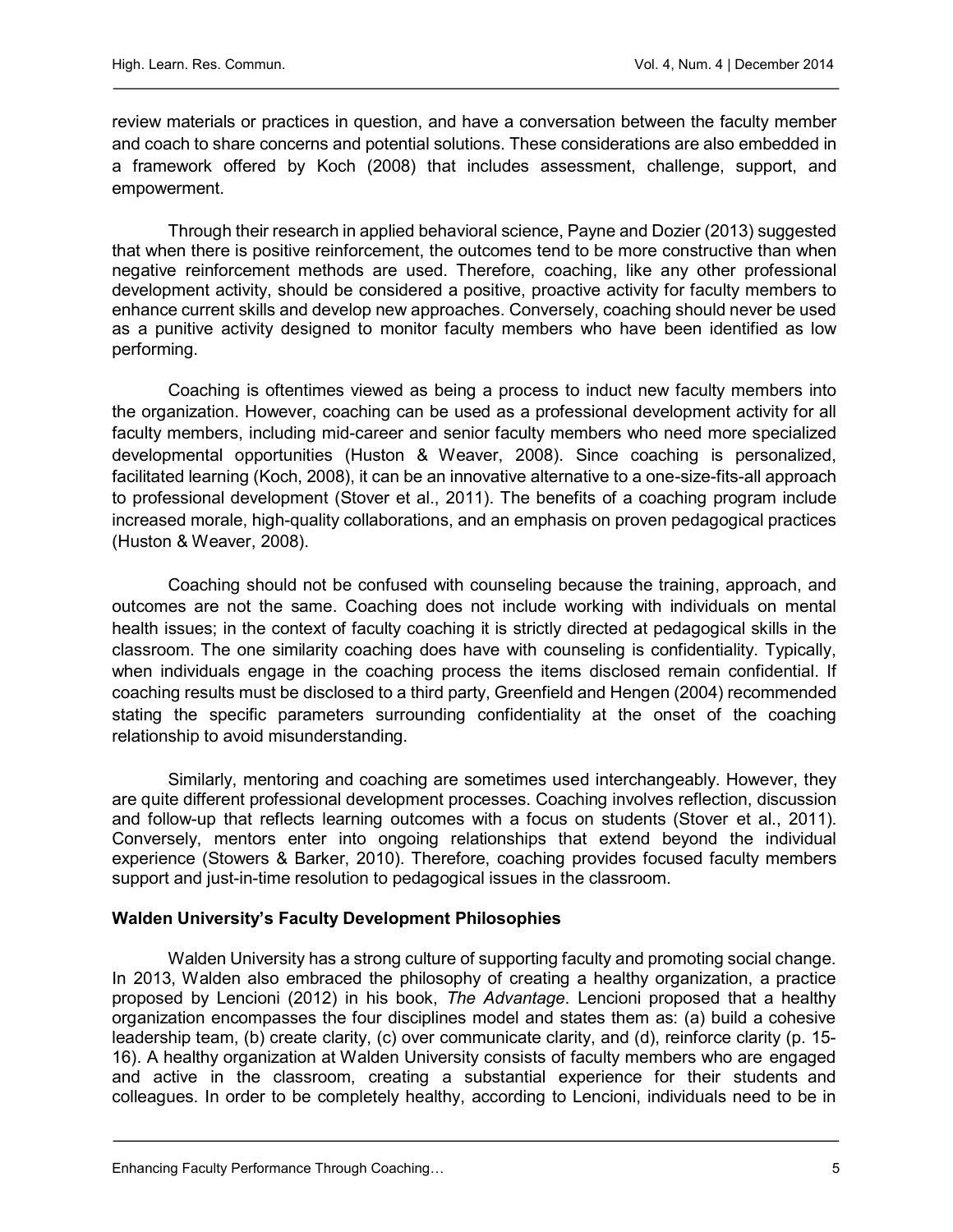tune with their inner self and skills associated with their profession. All four areas of Lencioni's disciplines model at each stage can be influenced and positively enhanced through individualized support as it increases self-efficacy that can in turn provide higher performance and greater job satisfaction (Leonard-Cross 2010).

Instructors enter faculty positions with varying experiences and circumstances (Cariaga-Lo et al., 2010.). These experiences may or may not include teaching in an online setting. According to Mulig and Rhame (2012), "[t]eaching online is much different than teaching faceto-face" (p. 102). Different does not necessarily mean difficult. Still, Walden University embraces the need to provide a faculty development support structure to meet the diverse needs of faculty. Newly hired faculty come to Walden falling into one or more of the following categories:

- They are new to the academy of distance education with no online teaching experience.
- They are highly qualified, have extensive experience teaching face-to-face in higher education, but have never taught an online course.
- They have taught online but are accustomed an unstructured course development system that allows individual faculty members to design course material as they see fit.
- They have taught hybrid courses where some of the course content is delivered online, and some are offered face-to-face.
- They have experience teaching both at the university level and teaching online.

In addition to meeting the needs of instructors with any of these unique attributes, all new faculty members must be inducted into Walden University's institution acumen. The latter is included in an extensive four-week New Faculty Orientation (NFO), of which successful completion is required before interacting with students. However, addressing all faculty needs cannot be fully accomplished in the NFO as its goal is more focused on familiarizing new faculty with institutional expectations. Topics such as engagement, course discussion, and even time management are referenced in the NFO, but because of time constraints, cannot be covered indepth. Filling in these gaps, coaching can play a crucial role in faculty professional development and support. According to Lencioni (2012), healthy organizations recognize that their employees want to be successful. One, of the ways to help faculty be successful within a healthy organization is to provide access to individualized support that provides opportunities for reflection and personal growth (Cook-Sather, 2011). Having a supportive process in place for faculty to electively reach out for consultation is the foundation of the Walden coaching model.

## Walden University's Coaching Model

## Structure and Support

Since 2009, the Center for Faculty Excellence has supported the university by providing teaching and learning opportunities for faculty and by engaging the faculty and academic leadership through: (1) the design and delivery of professional development and training opportunities; (2) the collaborative review, development, and implementation of academic policy; (3) the collection and distribution of faculty performance information, to support quality assurance in the online classroom; (4) advocacy on behalf of the faculty; (5) communication to the faculty; and (6) community building and networking opportunities for the faculty.

Walden's Center for Faculty Excellence employs three Faculty Specialists who support the five colleges and centers and promote enhanced pedagogical performance in the classroom.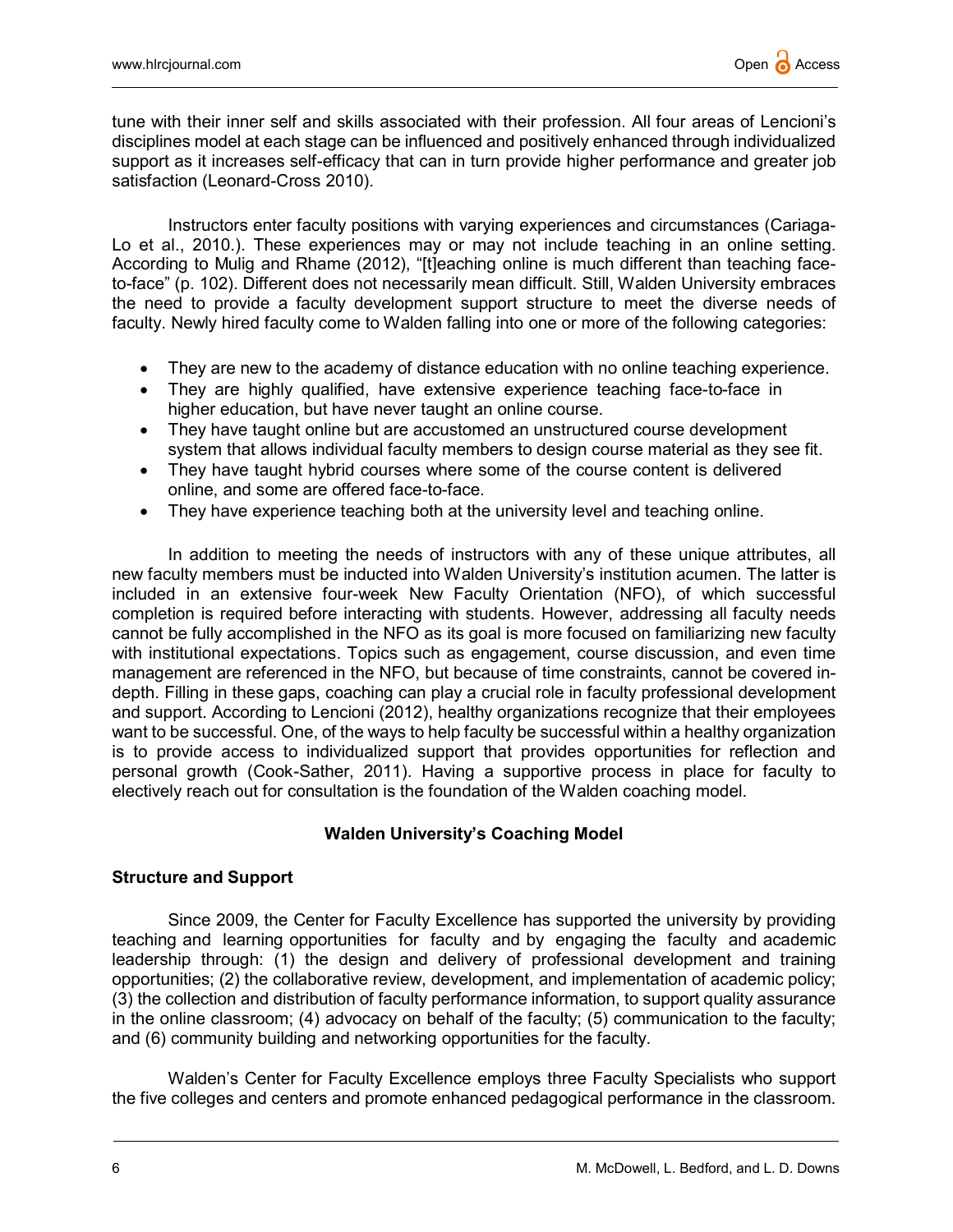This team provides consulting services on a broad range of pedagogical issues including faculty development aligned with key performance and assessment data. The faculty specialists also serve as the coaches at Walden University. In addition to the three faculty specialists, Walden's Center for Faculty Excellence is supported by two instructional designers, two data analysts and a special projects administrator. The Center for Faculty Excellence is led by a manager who reports directly to the chief academic officer.

The Center for Faculty Excellence team provides most faculty development opportunities at Walden University. The team strives to respond to faculty professional development needs that are timely and relevant to organizational expectations as described by Bonura, Bissell, and Liljegren (2012). As a result, professional development opportunities have evolved to vary in content and delivery. Current offerings include instructor-led new faculty orientation, self-paced modules, live webinars, facilitated group discussions, face-to-face workshops, and one-on-one coaching.

The faculty coaching program at Walden University was implemented in 2011. Walden's coaching model has been designed to be facilitated through a peer relationship as described by Huston and Weaver (2008). It offers problem-focused, contextualized opportunities for faculty to collaborate, thus making the experience and outcome more meaningful. Faculty Specialists at Walden University are considered faculty members and are lateral colleagues with other faculty across the university. Faculty specialists also have experience and expertise in the classroom both online and the traditional face-to-face setting— and possess a proven track record of reliable and consistent performance. This experience, combined with their role in the university, situates the faculty specialist as peer who can project empathy, provide expert advice, and maintain confidentiality within the coaching setting.

Over the past three years, the coaching process and resulting outcomes have evolved and grown. Initially, coaching was a tangential offering with which many faculty and supervisors were unfamiliar. Coaching is currently a process that academic leadership has recognized and promoted amongst faculty as a primary avenue for professional development within the University. While coaching is sometimes viewed as potential offering for new faculty; veteran faculty are embraced as appropriate coaching participants as well. To date, Walden's faculty specialists have held 446 one-on-one coaching sessions, supporting 277 unique faculty members. In the first year, 2011, 101 coaching sessions were held supporting 65 unique faculty members and have been consistent over time. As of November of 2014, 111 coaching sessions were provided, serving 61 unique faculty members.

## Coaching as Professional Development

Walden University understands the importance of providing ongoing professional development to support faculty. Cariago-Lo et al. (2010) described the effective organization as one that is innovative in creating opportunities to support both new and experienced faculty. Furthermore, mature institutions such as Walden University, in their readiness to support faculty, understand that this development should be aligned to the internal and psychological motivation of individual faculty members (Cox, 2012; Koch, 2008). Walden University's coaching model provides this level of opportunity for faculty at all stages of career development as well as with differing interpersonal needs. The coaching process is a supportive practice, geared towards helping faculty improve on various pedagogical issues in the online classroom (Denton &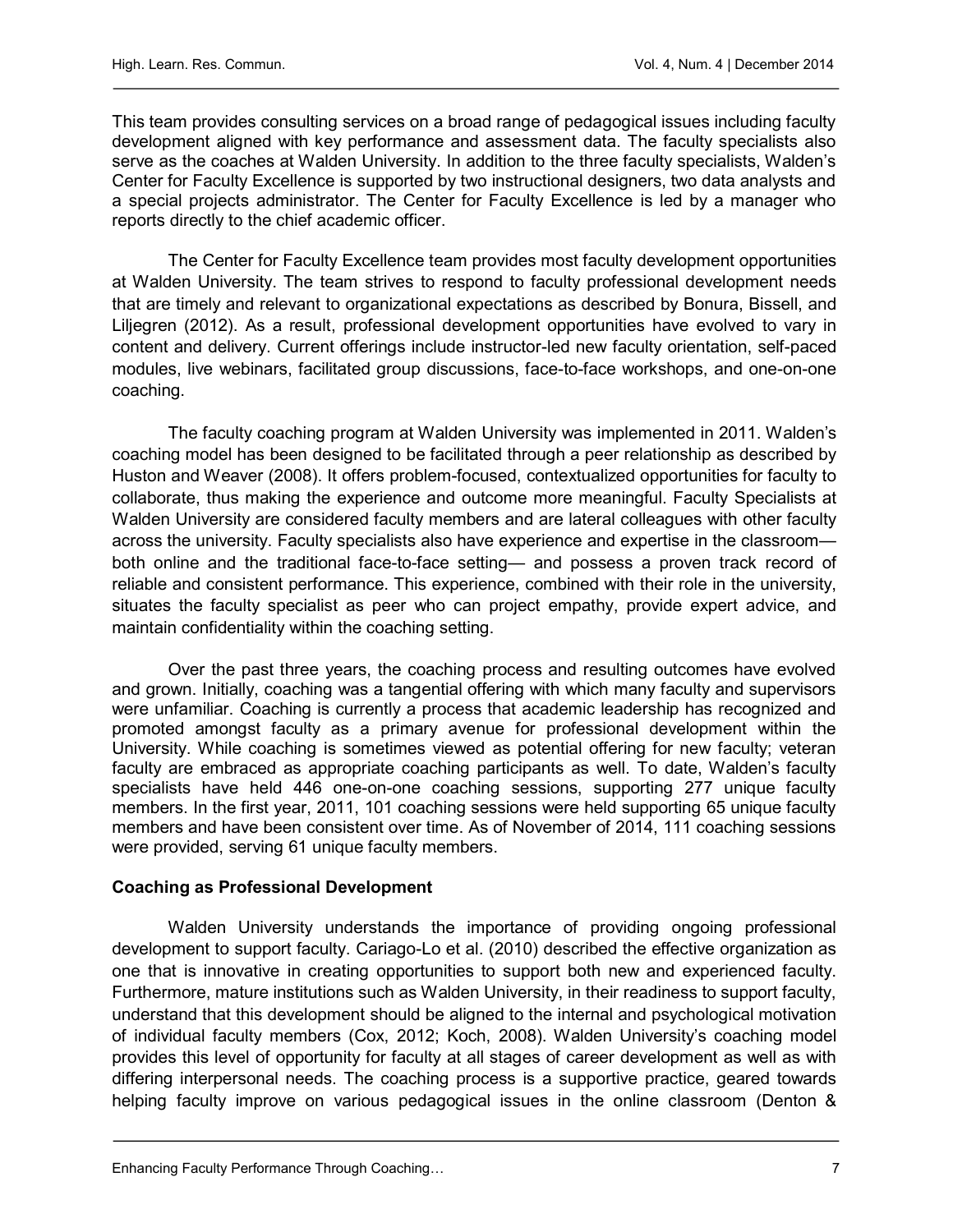Hasbrouck, 2009; Stover et al., 2011). As described by Taie (2011), coaching is "the art and practice of inspiring, energizing, and facilitating the performance, learning and development of the coachee" (p. 34).

The Walden coaching model is individualized, confidential, non-evaluative, and incorporates three pathways to support the professional development needs of faculty. The first option is self-assigned, wherein the instructor requests a coaching session via the Center for Faculty Excellence. This is the most common way faculty members engage in coaching and provides for the most self-directed approach to professional development. The second option is a request from college leadership as a means to support faculty in an identified area of need. It should be noted that this referral is not based on poor-performance; rather it is a supportive measure on the part of supervisors to assist faculty in reaching their own improvement goals. Finally, the New Faculty Orientation instructor may recommend a faculty member for coaching as a way to further engage in topics not discussed in-depth in NFO. In the latter scenario, coaching is suggested based on the faculty member's engagement in the NFO with no obligation on the faculty member's part. These three options provide an accessible pathway to faculty coaching as professional development as a conduit to a healthy organization as suggested by Lencioni (2012).

During the coaching meeting, the faculty specialist works with the instructor to provide a solution based strategy to the topic provided by the instructor. Meetings take place via telephone or video conference and are typically an hour in length. The one-on-one coaching begins with a faculty member sharing the area of concern. As the coaching is a peer supported process, the faculty specialist listens to the issues and formulates a plan to help the faculty member arrive at a solution best suited to his or her individual style. In addition to drawing on the experience of both parties, the faculty specialist also refers to a coaching toolkit. The toolkit hosts various online teaching resources collected by the faculty specialist team. These support tools are organized by popular coaching topics and are used to guide the conversation with the coachee. If required, a screen sharing program is used to demonstrate steps or information related to the topic being discussed. Upon the completion of the session, faculty receive a follow up email with an outline of topics covered, links to corresponding self-paced modules, and to related articles where applicable. Faculty may register for additional sessions as needed.

## Conclusion

Institutions are increasingly challenged to find innovative and efficient ways to support diverse new and seasoned faculty (Cariago-Lo et al., 2010). As time and resources become scarce and faculty needs become diverse; organizations need to identify creative sources to support faculty in meeting instructional expectations (Huston & Weaver, 2008). Coaching can be an effective way to fill the gap in meeting individual faculty needs (Stover et al., 2011). However, the organization needs to have a culture that supports coaching (Cox, 2012; Koch, 2008). This should include access to professional development opportunities that provide timely and relevant support for instructional concerns (Bonura et al., 2012). An academic institution is only as strong as its faculty members and investing in faculty development that includes coaching may help maintain the strength of the institution, thus providing an enhanced experience for the students.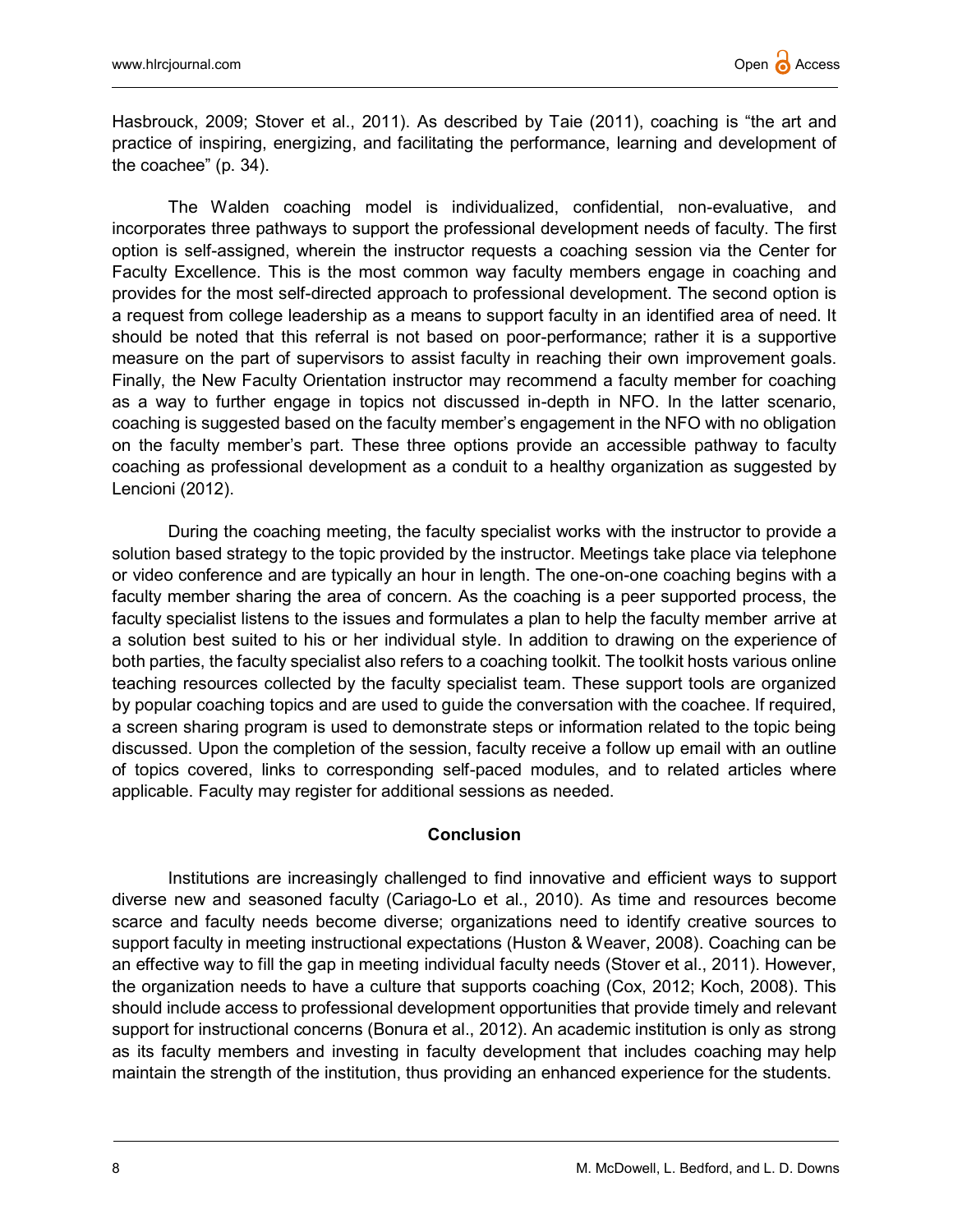## **References**

- Bonura, K., Bissell, S., & Liljegren, D. (2012). An iterative improvement process: Lessons learned from professional development at an online university. Journal on Centers for Teaching and Learning, 4, 79-99. Retrieved from http://celt.miamioh.edu/jctl/
- Boone, M. (2009). Equity and adequacy: Philosophical, technical, and political issues. Journal of Philosophy & History of Education, 59, 81-87. Retrieved from http://www.journalofphilosophyandhistoryofeduca tion.com/
- Brown, M. B. (2013). Public university funding and the privatization of politics. Spontaneous Generations: A Journal for The History & Philosophy of Science, 7(1), 21-28. http://dx.doi.org/10.4245/sponge.v7i1.20002
- Cariaga-Lo, L., Worthy Dawkins, P., Enger, R., Schotter, A., & Spence, C. (2010). Supporting the development of the professoriate. Peer Review, 12(3), 19–22.
- Chingos, M. M. (2013). Class size and student outcomes: Research and policy implications. Journal of Policy Analysis & Management, 32(2), 411-438. http://dx.doi.org/10.1002/pam.21677
- Cook-Sather, A. (2011). Lessons in higher education: Five pedagogical practices that promote active learning for faculty and students. The Journal of Faculty Development, 25(3), 33-39. http://dx.doi.org/10.1080/13611267.2012.701967
- Cox, E. (2012). Individual and organizational trust in a reciprocal peer coaching context. Mentoring & Tutoring: Partnership in Learning, 20(3), 427-443. http://dx.doi.org/10.1080/13611267.2012.701967
- Denton, C. & Hasbrouck, J. A description of instructional coaching and its relationship to consultation. Journal of Educational & Psychological Consultation, 19(2), 150-175. http://dx.doi.org/10.1080/10474410802463296
- Greenfield, D. P., & Hengen, W. K. (2004). Confidentiality in coaching. Consulting to Management, 15(1), 9-14.
- Guglielmo, B. J., Edwards, D. J., Franks, A. S., Naughton, C. A., Schonder, K. S., Stamm, P. L., Thornton, P., & Popovich, N. G. (2011). A critical appraisal of and recommendations for faculty development. American Journal of Pharmaceutical Education, 75(6), 1-122. http://dx.doi.org/10.5688/ajpe756122
- Herman, J. (2012). Faculty development programs: The frequency and variety of professional development programs available to online instructors. Journal of Asynchronous Learning Networks, 16(5), 87-106. (ERIC Document Reproduction Service No. EJ1000093)
- Huston, T., & Weaver, C. L. (2008). Peer coaching: Professional development for experienced faculty. Innovative Higher Education, 33(1), 5-20. http://dx.doi.org/10.1007/s10755-007-9061-9
- Hyers, L. L., Syphan, J., Cochran, K., & Brown, T. (2012). Disparities in the professional development interactions of university faculty as a function of gender and ethnic underrepresentation. The Journal of Faculty Development, 26(1), 18-28. Retrieved from www.newforums.com
- Knight, D. S. (2012). Assessing the cost of instructional coaching. Journal of Education Finance, 38(1), 52-80. Retrieved from www.journalofeducationfinance.com